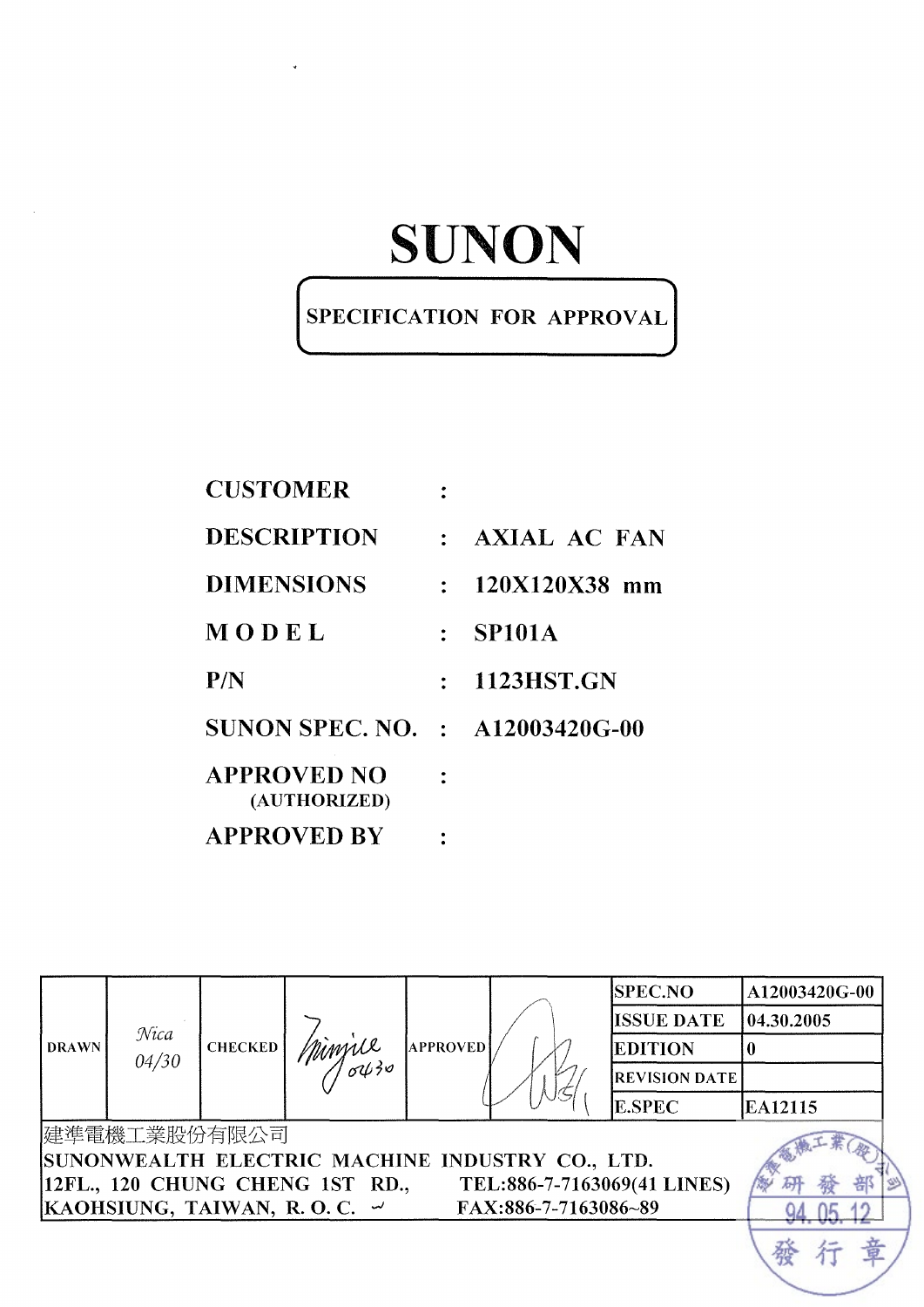| <b>AXIAL AC FAN</b>               |                      |                                        |                                                 |  |  |  |
|-----------------------------------|----------------------|----------------------------------------|-------------------------------------------------|--|--|--|
|                                   | <b>MODEL: SP101A</b> |                                        |                                                 |  |  |  |
|                                   | P/N                  | : 1123HST.GN                           |                                                 |  |  |  |
| <b>CHARACTERISTICS</b>            |                      |                                        |                                                 |  |  |  |
| 1. Motor Design                   | $\ddot{\cdot}$       |                                        | <b>Reliable Shaded-Pole Motor Construction.</b> |  |  |  |
| <b>2. Insulation Resistance</b>   | $\ddot{\cdot}$       | 500Megohms minimum at 500 VDC.         |                                                 |  |  |  |
| 3. Dielectric Strength            | $\ddot{\cdot}$       | 1800 VAC for one second.               |                                                 |  |  |  |
| <b>4. Motor Protection</b>        | $\ddot{\cdot}$       | Impedance protected.                   |                                                 |  |  |  |
| 5. Noise Level                    | $\ddot{\cdot}$       |                                        | Measured in an semi-an echoic chamber           |  |  |  |
|                                   |                      |                                        | with background noise level below 15            |  |  |  |
|                                   |                      |                                        | $dB(A)$ . The fan is running in free air with   |  |  |  |
|                                   |                      |                                        | microphone at a distance of one meter           |  |  |  |
|                                   |                      | from the fan intake.                   |                                                 |  |  |  |
| <b>6.Tolerances</b>               |                      | $\pm 15\%$ on rated power and current. |                                                 |  |  |  |
| <b>7. Air Performance</b>         |                      |                                        | Measured by a double chamber. The value         |  |  |  |
|                                   |                      |                                        | are recorded when the fan speed is stabilized   |  |  |  |
|                                   |                      | at rated voltage.                      |                                                 |  |  |  |
| 建準電機工業股份有限公司                      | <b>SPEC.NO</b>       | A12003420G-00                          | <b>REVISION DATE</b>                            |  |  |  |
| <b>SUNONWEALTH ELECTRIC</b>       | <b>ISSUE DATE</b>    | 04.30.2005                             | EDITION                                         |  |  |  |
| <b>MACHINE INDUSTRY CO., LTD.</b> | PAGE                 | 2 OF 9                                 |                                                 |  |  |  |
|                                   |                      |                                        |                                                 |  |  |  |
|                                   |                      |                                        |                                                 |  |  |  |
|                                   |                      |                                        |                                                 |  |  |  |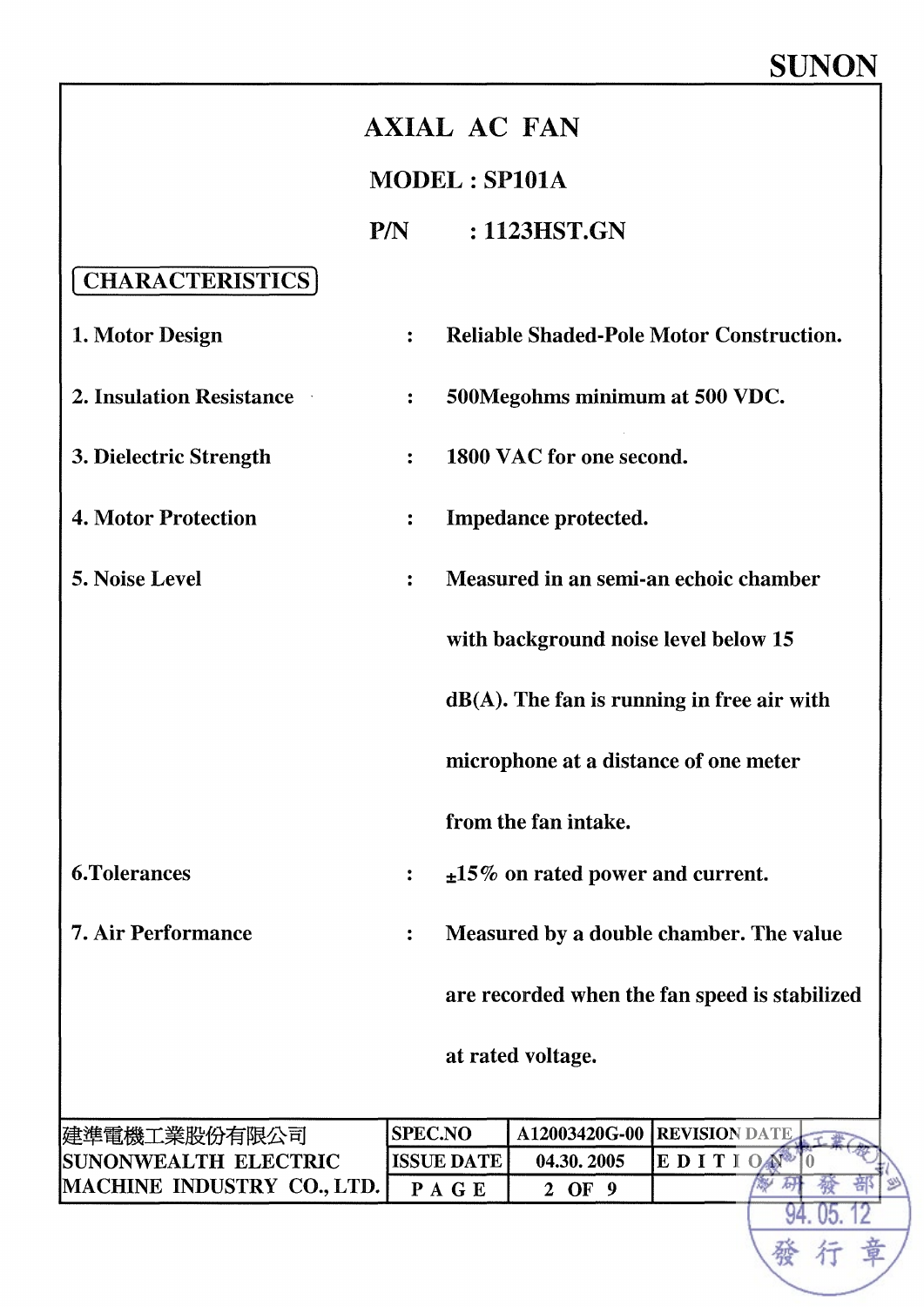94.05.12

行

章

發

| <b>SPECIFICATIONS</b>                |                                                                                                                                                                                 |                                     |                                               |  |  |
|--------------------------------------|---------------------------------------------------------------------------------------------------------------------------------------------------------------------------------|-------------------------------------|-----------------------------------------------|--|--|
| <b>MODEL: SP101A</b>                 |                                                                                                                                                                                 |                                     |                                               |  |  |
| : 1123HST.GN<br>P/N                  |                                                                                                                                                                                 |                                     |                                               |  |  |
| 1-1. Rated Voltage                   |                                                                                                                                                                                 | $: 115$ VAC 50/60 Hz                |                                               |  |  |
| 1-2. Operating Voltage Range         | $: 85-125$ VAC                                                                                                                                                                  |                                     |                                               |  |  |
| 1-3. Starting Voltage                | $: 85$ VAC                                                                                                                                                                      |                                     |                                               |  |  |
| 1-4. Rated Speed                     |                                                                                                                                                                                 | : $2550/2900$ RPM $\pm 10\%$        |                                               |  |  |
| 1-5. Air Delivery                    | : 85/105 CFM                                                                                                                                                                    |                                     |                                               |  |  |
| 1-6. Static Pressure                 |                                                                                                                                                                                 | $: 0.25/0.30$ Inch-H <sub>2</sub> O |                                               |  |  |
| 1-7. Rated Current                   | $: 0.21/0.18$ AMP                                                                                                                                                               |                                     |                                               |  |  |
| 1-8. Input Power                     | : 20/18 WATTS                                                                                                                                                                   |                                     |                                               |  |  |
| 1-9. Noise Level                     | : $43/48$ dB(A)                                                                                                                                                                 |                                     |                                               |  |  |
| 1-10. Direction of Rotation          |                                                                                                                                                                                 |                                     | : Counter-clockwise viewed front of fan blade |  |  |
| 1-11. Operating Temperature          |                                                                                                                                                                                 | $\therefore$ -10 to +70 deg. C      |                                               |  |  |
| 1-12. Storage Temperature            |                                                                                                                                                                                 | : $-40$ to $+70$ deg. C             |                                               |  |  |
| 1-13. Bearing System                 |                                                                                                                                                                                 | : Lubricated sleeve bearing system  |                                               |  |  |
| $1-14. Weight$                       | : 550 g                                                                                                                                                                         |                                     |                                               |  |  |
| 1-15. Safety                         |                                                                                                                                                                                 | <b>TUV/UL/CUR/CE Approvals</b>      |                                               |  |  |
| 1-16. Vibration                      | Vibration of acceleration 1.5G and<br>Frequency $5 \sim 50 \sim 5 Hz$ is applied in the<br>3 directions $(X, Y, Z)$ for 1 minutes, each<br>Direction at the cycle of 30 minute. |                                     |                                               |  |  |
|                                      |                                                                                                                                                                                 |                                     |                                               |  |  |
| 建準電機工業股份有限公司<br>SUNONWEALTH ELECTRIC | <b>SPEC.NO</b><br><b>ISSUE DATE</b>                                                                                                                                             | A12003420G-00<br>04.30.2005         | <b>REVISION DAT</b><br>纱<br>EDITION           |  |  |
| MACHINE INDUSTRY CO., LTD.           | PAGE                                                                                                                                                                            | 3 OF 9                              |                                               |  |  |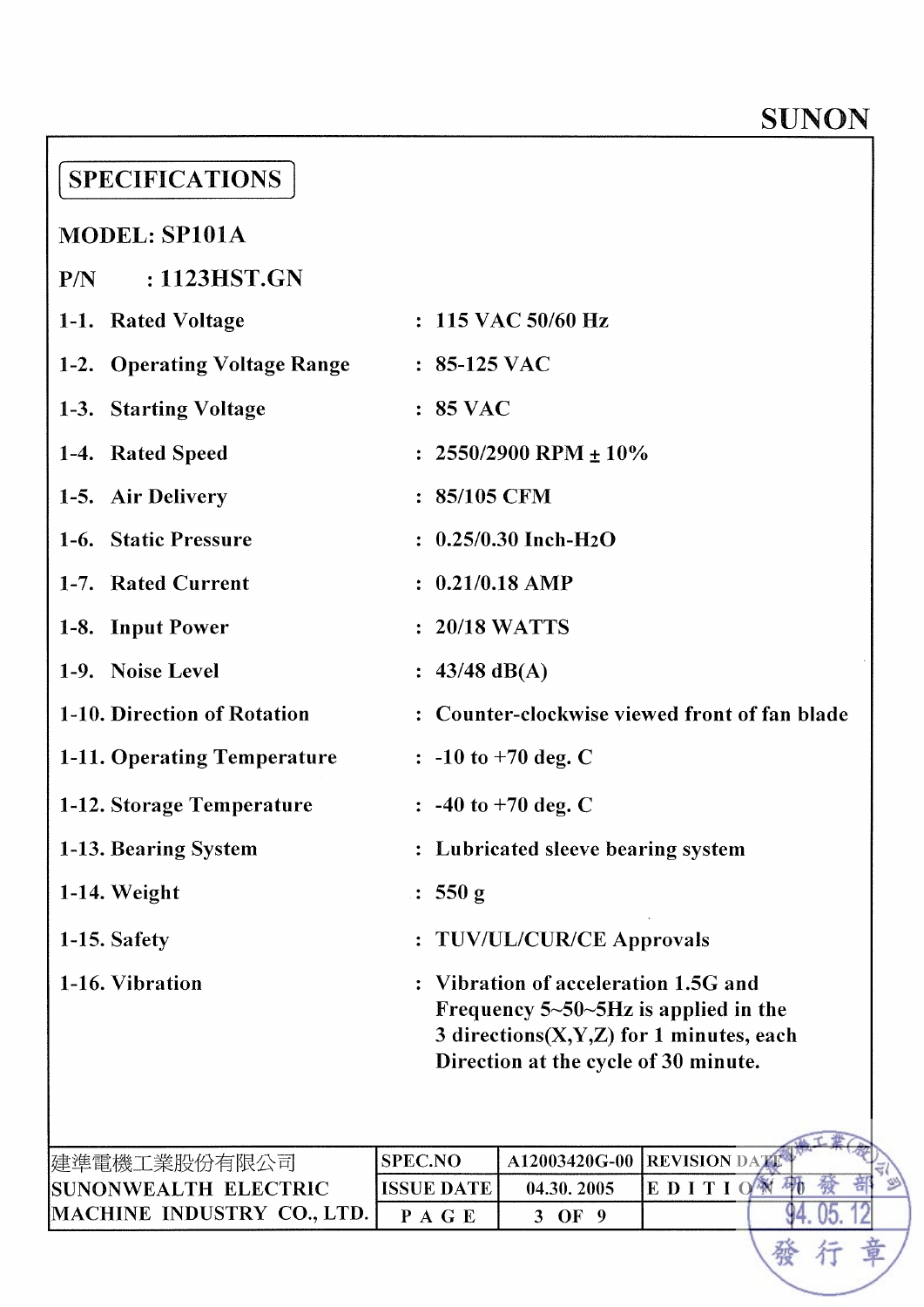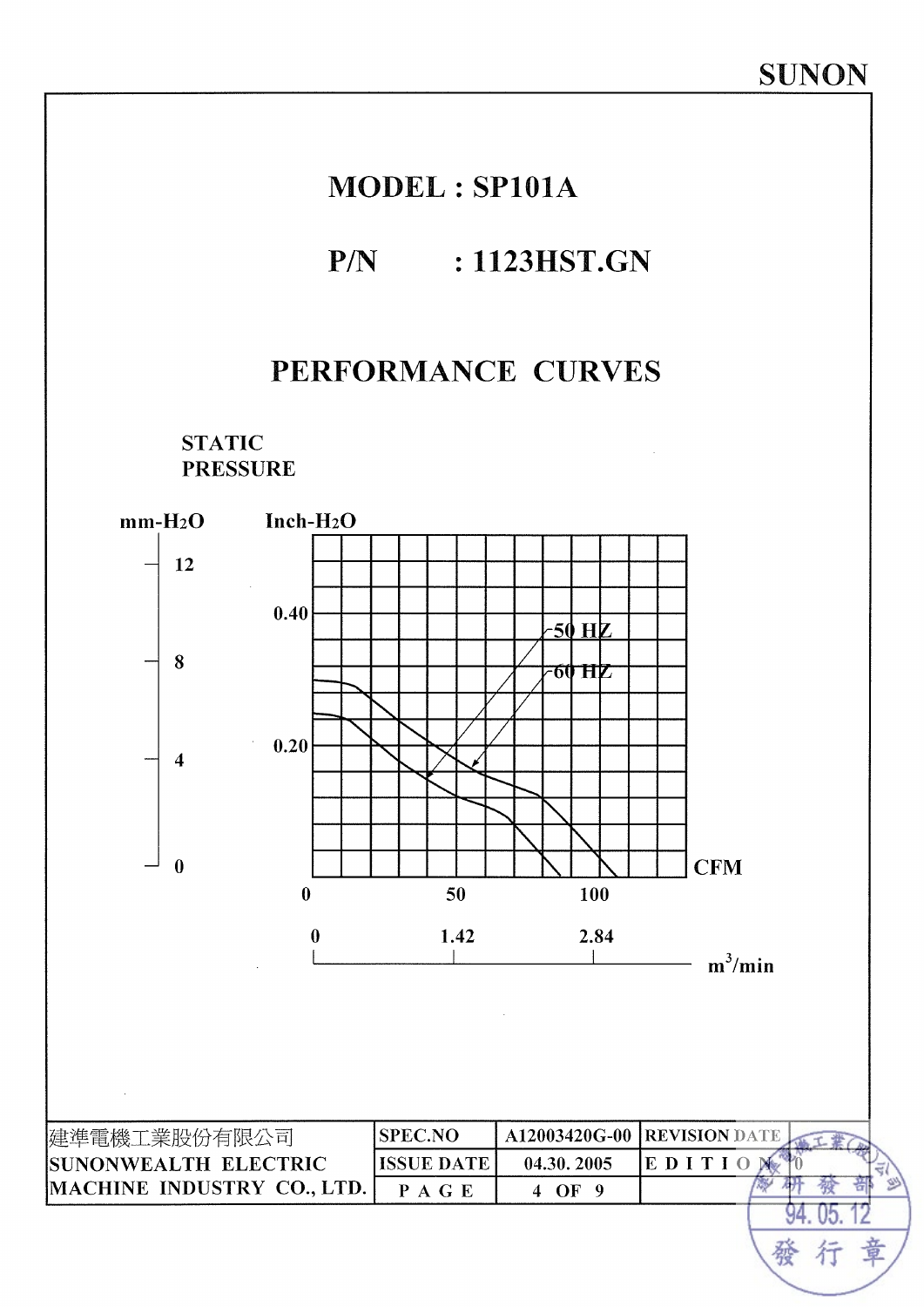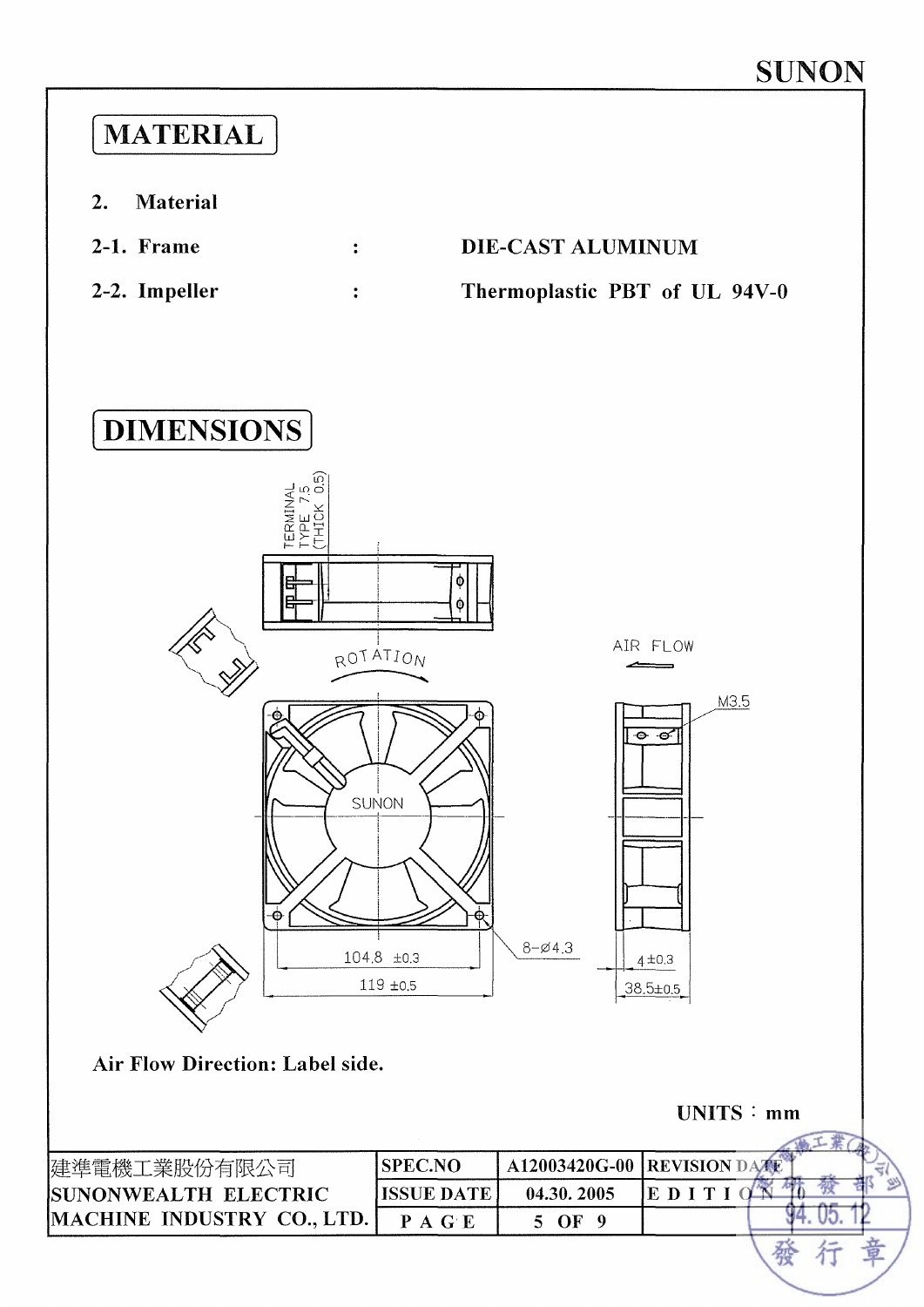# **Notes**

#### Ⅰ**.SAFETY**

- **1. DO NOT use or operate this fan in excess of the limitations set forth in this specification. SUNON is not be responsible for the non-performance of this fan and/or any damages resulting from its use, if it is not used or operated in accordance with the specifications.**
- **2. SUNON recommends adding a protection circuit to the product or application in which this fan is installed, such as a thermo-fuse, or current-fuse or thermo-protector. The failure to use such a device may result in smoke, fire, electric shock by insulation degradation in cases of motor lock, motor lead short circuit, overload, or over voltage, and/or other failure.**
- **3. SUNON recommends installing a protection device to the product or application in which this fan is installed if there is a possibility of reverse-connection between VDC (+) and GND (-). The failure to install such a device may result in smoke, fire, and/or destruction, although these conditions may not manifest immediately.**
- **4. This fan must be installed and used in compliance with all applicable safety standards and regulations.**
- **5. Use proper care when handling and/or installing this fan. Improper handling or installation of this fan may cause damage that could result in unsafe conditions.**
- **6. Use proper care during installation and/or wiring. Failure to use proper care may cause damage to certain components of the fan including, but not limited to, the coil and lead wires, which could result in smoke and/or fire.**
- **7. DO NOT use power or ground PWM to control the fan speed. If the fan speed needs to be adjusted, please contact Sunon to customize the product design for your application.**
- **8. For critical or extreme environments, including non stop operation, please contact Sunon and we will gladly provide assistance with your product selection to ensure an appropriate cooling product for your application.**

| 建準電機工業股份有限公司                                     | <b>ISPEC.NO</b>   | A12003420G-00 REVISION DATE |   |                         |
|--------------------------------------------------|-------------------|-----------------------------|---|-------------------------|
| <b>ELECTRIC</b><br><b>SUNONWEALTH</b>            | <b>ISSUE DATE</b> | 04.30.2005                  | E | イントロー<br>$\overline{A}$ |
| <b>INDUSTRY</b><br><b>CO.,</b><br><b>MACHINE</b> | P A G E           |                             |   |                         |
|                                                  |                   |                             |   |                         |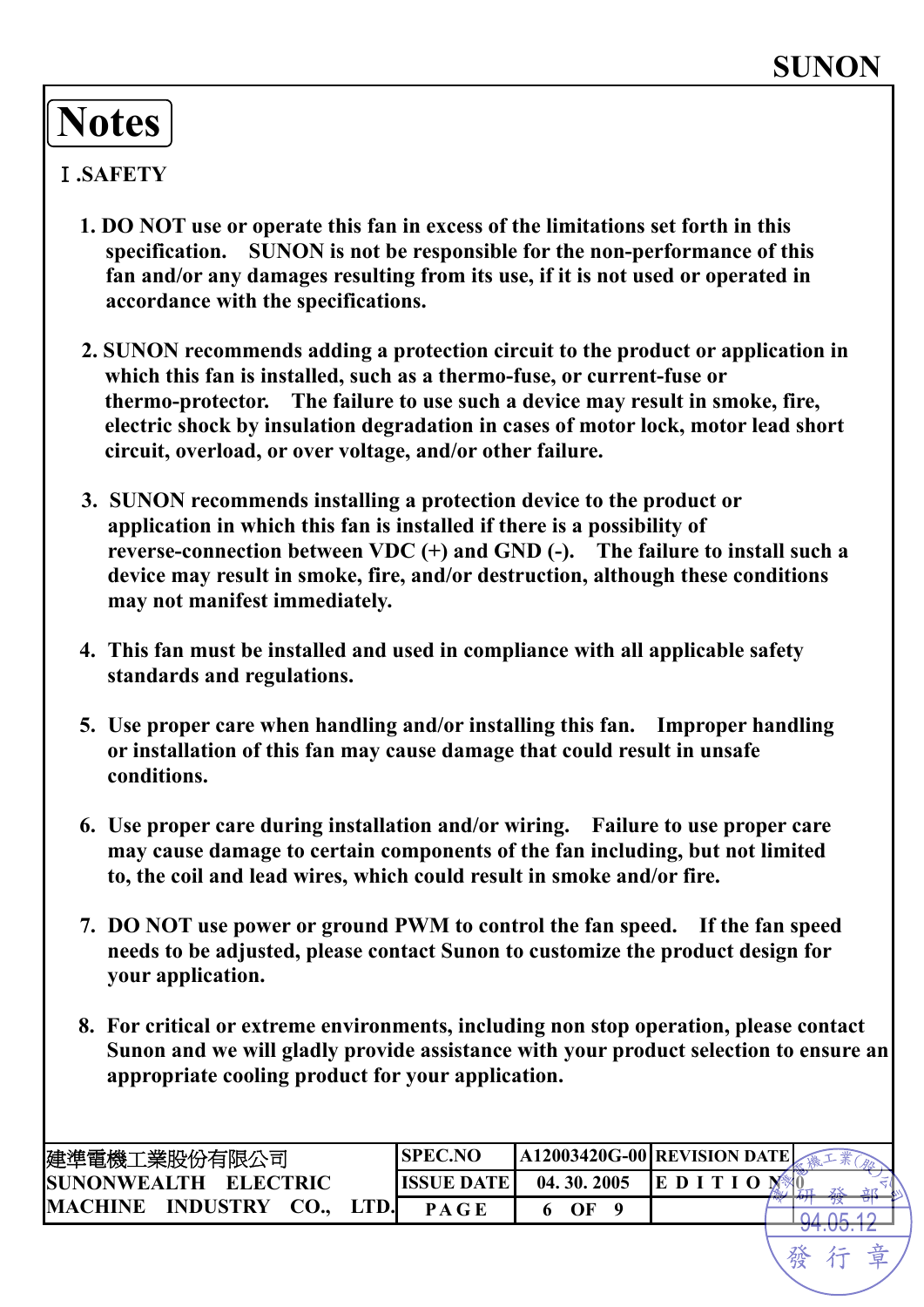# **Notes**

#### **II. SPECIFICATION MODIFICATION**

- **1. SUNON offers engineering assistance on fan installation and cooling system design.**
- **2. All changes, modifications and/or revisions to the specifications, if any, are incorporated in the attached specifications.**
- **3. No changes, modifications and/or revisions to these specifications are effective absent agreement, by both Sunon and the customer, in writing.**
- **4. This fan will be shipped in accordance with the attached specification unless SUNON and the customer have agreed otherwise, in writing, as specficied in Paragraph 3, above.**

#### **III. OTHER**

- **1. When building your device, please examine thoroughly any variation of EMC, temperature rise, life data, quality, etc. of this product by shock/drop/vibration testing, etc. If there are any problems or accidents in connection with this product, it should be mutually discussed and examined.**
- **2. Use proper care when handling this fan. Components such as fan holders or bearings may be damaged, if touched with fingers or other objects. Additionally, static electricity (ESD) may damage the internal circuits of the fan.**
- **3. DO NOT operate this fan in proximity to hazardous materials such as organic silicon, cyanogens, formalin, phenol, or corrosive gas environments including, but**  not limited to,  $H_2S$ ,  $SO_2$ ,  $NO_2$ , or  $Cl_2$ .
- **4. SUNON recommends that you protect this fan from exposure to outside elements such as dust, condensation, humidity or insects. Exposure of this fan to outside elements such as dust, condensation, humidity or insects may affect its performance and may cause safety hazards. SUNON does not warrant against damage to the product caused by outside elements**

| 建準電機工業股份有限公司                              | <b>SPEC.NO</b>    | A12003420G-00 REVISION DATE |   |                         |
|-------------------------------------------|-------------------|-----------------------------|---|-------------------------|
| <b>ISUNONWEALTH</b><br><b>ELECTRIC</b>    | <b>ISSUE DATE</b> | 04.30.2005                  | D | فسأوض<br>$\overline{A}$ |
| <b>INDUSTRY</b><br><b>MACHINE</b><br>CO., | P A G E           | OΕ                          |   |                         |
|                                           |                   |                             |   |                         |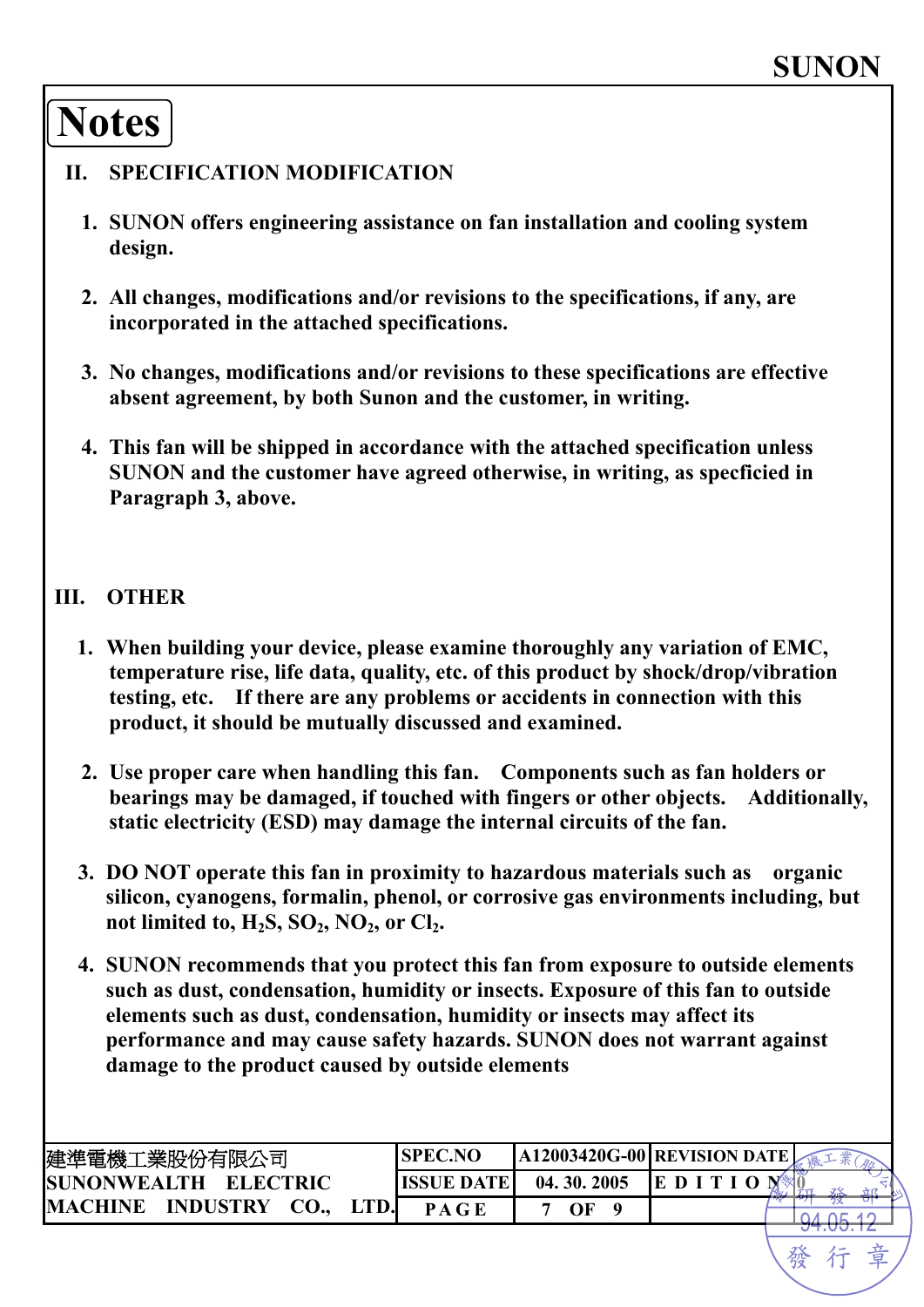## **Notes**

- **5. This fan must be installed properly and securely. Improper mounting may cause harsh resonance, vibration, and noise.**
- **6. Fan guards may prevent injury during handling or installation of the fan and are available for sale with this fan.**
- **7. Unless otherwise noted, all testing of this fan is conducted at 25°C ambient temperature and sixty-five percent (65%) relative humidity.**
- **8. DO NOT store this fan in an environment with high humidity. This fan must be stored in accordance with the attached specifications regarding storage temperature. If this fan is stored for more than 6 months, SUNON recommends functional testing before using.**
- **9. SUNON reserves the right to use components from multiple sources at its discretion. The use of components from other sources will not affect the specfications as described herein.**
- **10. The "Life Expectancy" of this fan has not been evaluated for use in combination with any end application. Therefore, the Life Expectancy Test Reports (L10 and MTTF Report) that relate to this fan are only for reference.**

#### **VI. WARRANTY**

**This fan is warranted against all defects which are proved to be fault in our workmanship and material for one year from the date of our delivery. The sole responsibility under the warranty shall be limited to the repair of the fan or the replacement thereof, at SUNON's sole discretion. SUNON will not be responsible for the failures of its fans due to improper handing, misuse or the failure to follow specifications or instructions for use. In the event of warranty claim, the customer shall immediately notify SUNON for verification. SUNON will not be responsible for any consequential damage to the customer's equipment as a result of any fans proven to be defective.**

| 建準電機工業股份有限公司                          | <b>SPEC.NO</b> | A12003420G-00 REVISION DATE |        |  |
|---------------------------------------|----------------|-----------------------------|--------|--|
| <b>SUNONWEALTH</b><br><b>ELECTRIC</b> | ISSUE DATE I   | 04.30.2005                  | IE D I |  |
| <b>INDUSTRY</b><br><b>MACHINE</b>     |                | OΕ                          |        |  |